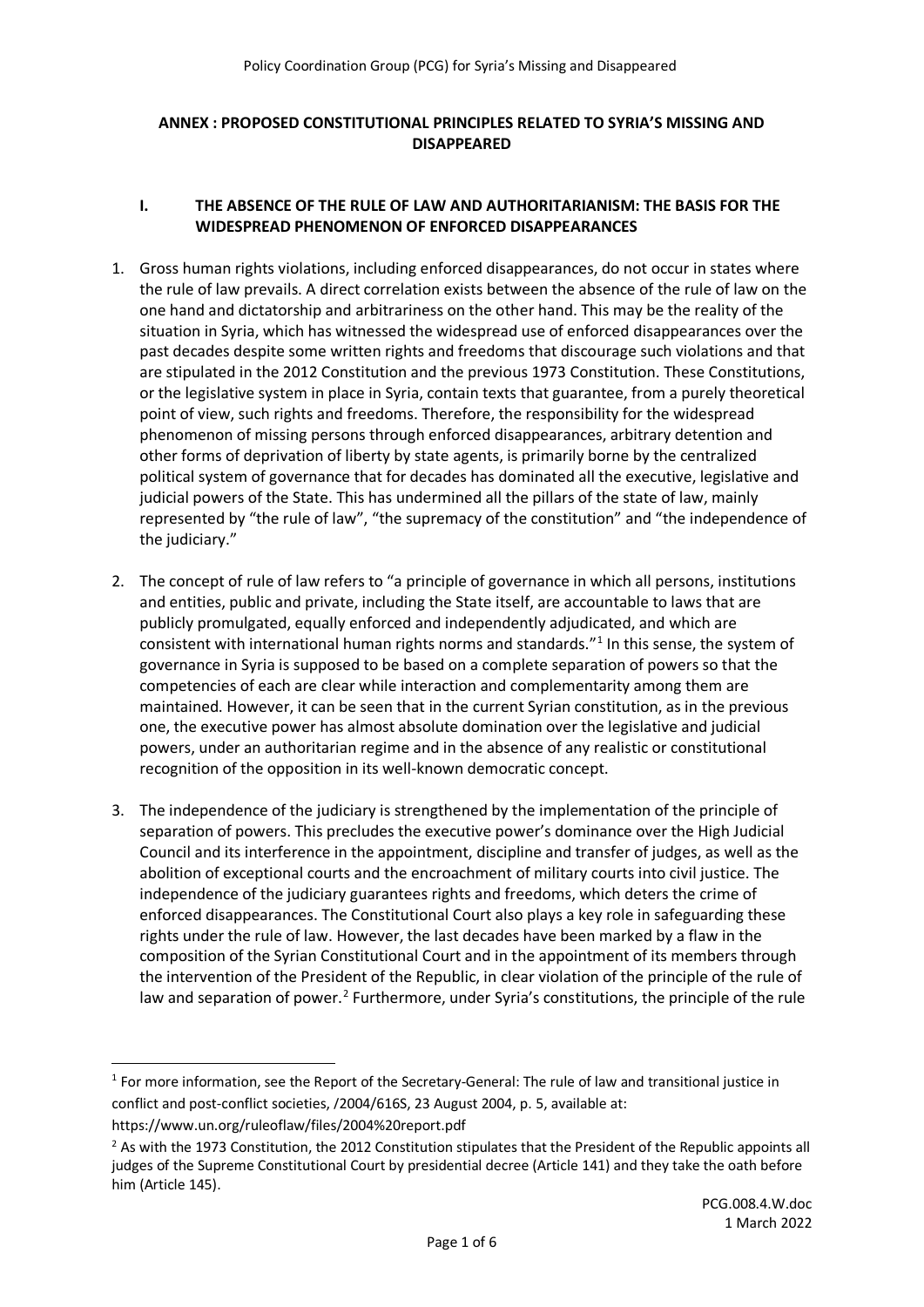of law has been infringed by vesting the President of the Republic with the power to legislate, dissolve the Parliament<sup>[3](#page-1-0)</sup> and prevent the holding of free and fair democratic elections.

### **II. SYRIA'S CONSTITUTIONAL HERITAGE AND THE NEED TO INCLUDE IT IN SYRIA'S FUTURE CONSTITUTION**

- [4](#page-1-1). The historical context of Syria's constitutions, from the 1920 Constitution<sup>4</sup> to the 2012 Constitution, indicates a disparity in rights and guarantees in successive constitutions, which have been either expanded or restricted, depending on the nature of the political system that developed the constitution. Article 11 of the 1920 Constitution states that "personal freedom shall be protected against infringement, and no one shall be arrested without legal grounds." It also established guarantees of public hearings and the right to defend oneself before courts (Articles 117 and 118), which are among the most important guarantees against enforced disappearances.
- 5. The 1950 Constitution is considered one of the most comprehensive constitutions in Syria in terms of prohibiting arbitrary detention and enforced disappearances, which is not surprising given that it was drafted by a democratically-established Constituent Assembly composed of eminent Syrian jurists.<sup>[5](#page-1-2)</sup> Article 9 established the principle of public hearings, and Article 10 elaborated the overarching principles that guarantee the prevention of arbitrary arrest and detention, and thus the end of the practice of enforced disappearances under the heading "Individual Freedom is Inviolable". This article provided that no one may be investigated or arrested, except by court order or decision, or if the person was caught in the act, or for the purpose of bringing the person before the judicial authorities on felony or misdemeanor charges. It also prohibits administrative authorities from remanding anyone in custody, except by law in a state of emergency, martial law or war.
- 6. Article 10 of the 1950 Constitution also gave every arrested person the right to be informed in writing, within twenty-four hours, of the reasons for the arrest and the legal provision on which the arrest was based, and to be handed over to the judicial authorities within a maximum of forty-eight hours of arrest. It also allowed each detainee, either on his own or through a lawyer or relative, to challenge the lawfulness of the detention, and required the judge to consider this request immediately. The judge also had the right to summon the individual who ordered the arrest to inquire about the matter. If the judge deemed the arrest unlawful, he could order the immediate release of the arrested person. This Constitution, in the same article, prohibited the creation of special criminal courts, or the trial of any person before military courts other than members of the army, and guaranteed the right of defense at all stages of the investigation and trial and before all courts.
- 7. In contrast, such guarantees are not provided in the Baath Party's constitutions. In fact, the phenomenon of enforced disappearances increased after the entry into force of the 1973 and 2012 Constitutions, which nonetheless included acceptable principles whose application would have otherwise prevented arbitrary detention and enforced disappearances. The 1973 Constitution affirmed in Article 25 that "freedom shall be a sacred right and the State shall

<span id="page-1-0"></span><sup>&</sup>lt;sup>3</sup> According to the 2012 Constitution, the President of the Republic has the right to dissolve the People's Assembly (Article 111), to prepare draft laws and assume the authority of legislation (Articles 112-113), and to head the High Judicial Council (Article 133).

<span id="page-1-1"></span><sup>4</sup> This is the first Syrian Constitution drafted after the parliamentary elections that formed the Parliament, called at the time the "General Syrian Congress."

<span id="page-1-2"></span><sup>5</sup> Such as Abd al-Wahhab Hawmad, Rizkallah Antaki, Munir al-Ajlani and Maarouf al-Dawalibi.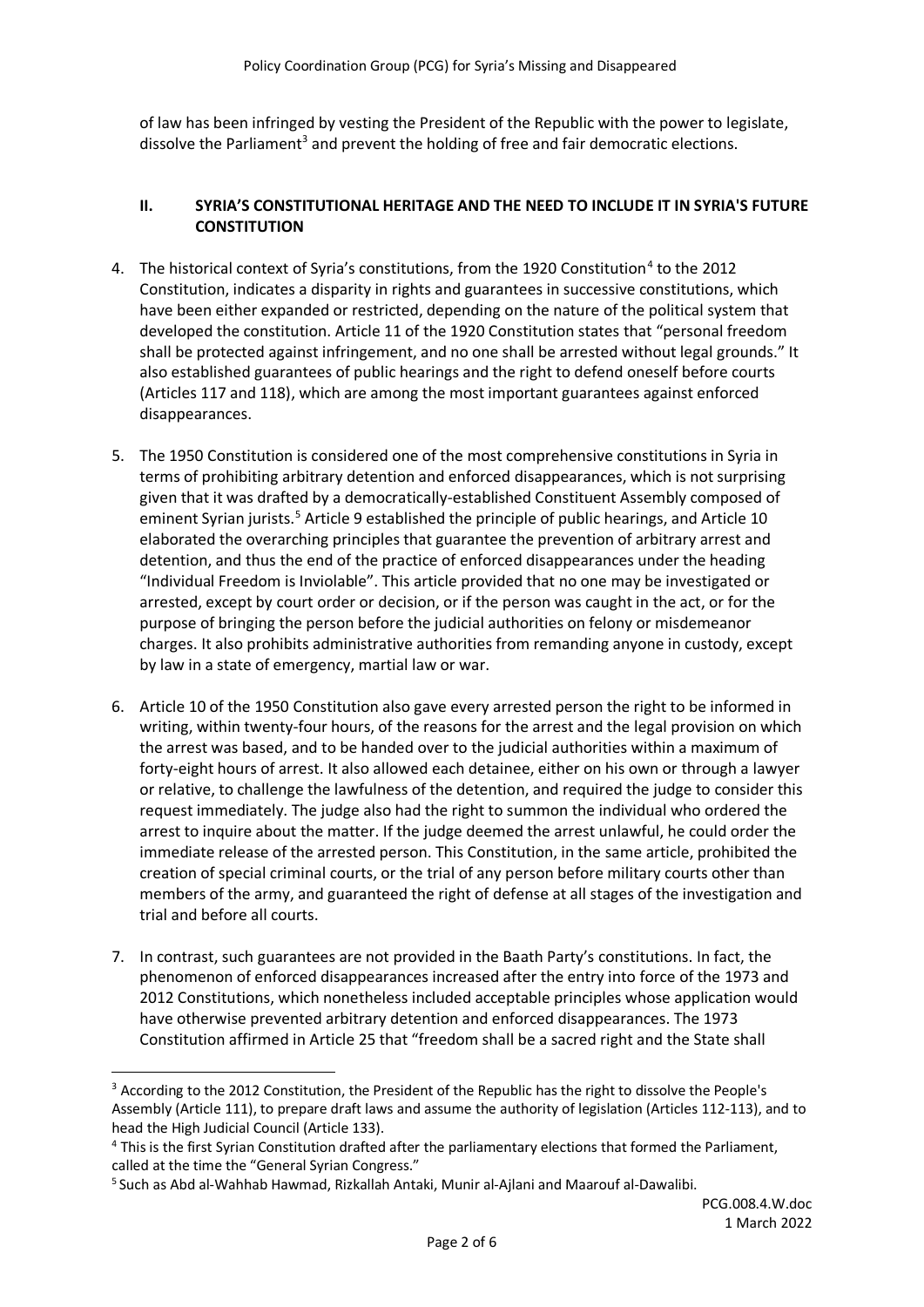guarantee the personal freedom of citizens and preserve their dignity and security." Article 27 stated that "citizens shall exercise their rights and enjoy their freedoms in accordance with the law." Article 28 made clear that "no one may be investigated or arrested except as provided by law." This Constitution also guaranteed, in Article 28, the right to defense and to counsel before the judiciary.

- 8. In turn, the 2012 Constitution states in Article 33 that "freedom shall be a sacred right and the State shall guarantee the personal freedom of citizens and preserve their dignity and security." Article 53 stipulates that "no one may be investigated or arrested, except under an order or decision issued by the competent judicial power, or if the person was caught in the act, or for the purpose of bringing the person before the judiciary on charges of committing a felony or misdemeanor - and any person arrested must be informed of the reasons for his arrest and of his rights, and may not remain in the custody of the administrative authority, except by an order of the competent judicial power." It also affirms in Article 54 that "any infringement of personal freedom, inviolability of private life or any other rights and public freedoms guaranteed by the Constitution shall be considered a crime punishable by law." The right to defense and to counsel before the judiciary is guaranteed by Article 51.
- 9. Although these constitutional principles clearly provide guarantees to citizens, the repressive authorities in Syria have never given them weight or consideration and have engaged in the widespread phenomenon of enforced disappearances. Indeed, numerous decrees violating these constitutional guarantees have contributed to the spread of this phenomenon, including the State of Emergency Act<sup>[6](#page-2-0)</sup>, which imposed a prolonged state of emergency from 8 March 1963, which lasted for almost half a century without any constitutional restrictions to challenge the validity of its implementation or continued application. Legislative Decree No. 55 of 2011, issued on the same day as the lifting of the state of emergency, granted the judicial police a period of up to sixty days to investigate defendants, during which time they could be forcibly disappeared.[7](#page-2-1)

### **III. RIGHTS AND FREEDOMS**

- 10. The issue of missing persons is linked to several rights and guarantees that are generally stipulated in constitutions to ensure that citizens are effectively protected against arbitrary actions by the authorities. Foremost among these constitutional rights are the right to life and personal liberty, the prevention of torture, the accountability of perpetrators, and the guarantee against arbitrary extrajudicial arrest and detention. The defendant must also have a fair trial that includes a public hearing and the right to defense, as they ensure communication with the rest of the public, inform the defendant on the progress of the trial and guarantee continuous communication with a lawyer. This theoretically prevents the defendant from disappearing. In light of the widespread phenomenon of enforced disappearances in Syria, it is imperative that the future Syrian constitution strengthens the rights related to this serious violation and holds the perpetrators accountable.
- 11. The right to establish and affiliate with associations and parties, as well as the freedom of expression and information, and of peaceful assembly, are also essential to address the issue of the forcibly disappeared, many of whom have been disappeared due to their exercise of these

<span id="page-2-0"></span> <sup>6</sup> Promulgated by Legislative Decree No. 51 of 22 December 1962.

<span id="page-2-1"></span><sup>&</sup>lt;sup>7</sup> This Decree adds a paragraph to Article 17 of the Code of Criminal Procedure in order to authorize "the judicial police or those commissioned to carry out its functions," including the security services, to do so. The Decree is available at:<https://groups.google.com/g/syrianlaw/c/XjhkLTJEqgY>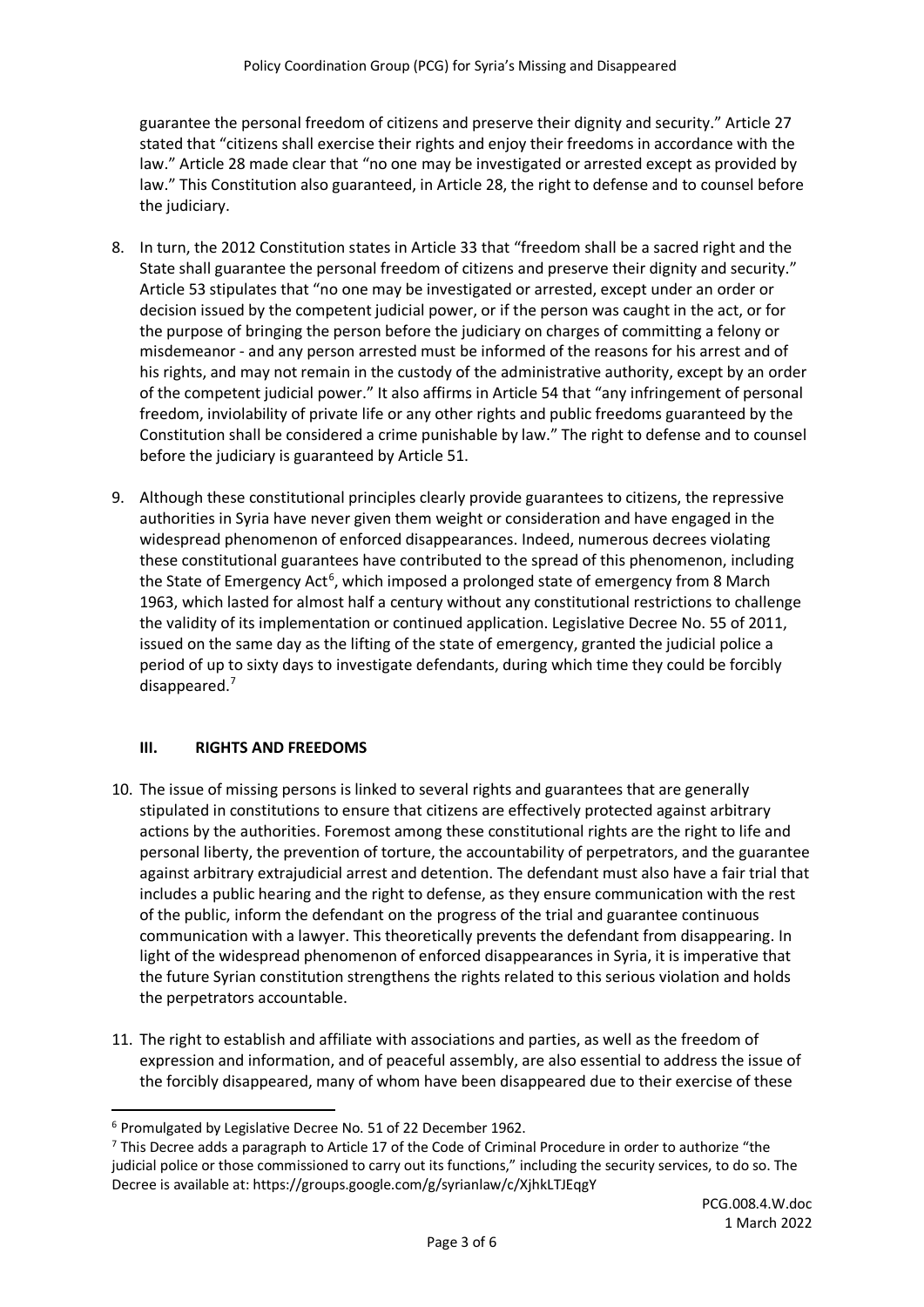legitimate rights. Equality of citizenship is also essential to administer justice and strengthen the rule of law. It also supports peaceful coexistence and reduces conflict among Syrians that has erupted in the past and may continue in the future if discrimination continues on the basis of religion, race, and sectarian affiliation. Addressing the issue of the missing also requires improving the status of vulnerable groups and focusing on the rights of women who severely suffer from the social, economic, and psychological consequences of their arrest or the disappearance of their male family members.

## **IV. RESTRICTION OF RIGHTS AND FREEDOMS**

- 12. All laws and decrees in force must be consistent with the content of the constitution in order to not limit or restrict constitutional freedoms and rights. However, over the past decades, many Syrian laws and decrees have restricted constitutional guarantees, placing the constitution in a subordinate position. A good example is the emergency legislation applied for decades, and then the anti-terrorism legislation currently in force, which resulted in disregarding the fair trial guarantees and rights of detainees provided for in the Syrian constitutions. The establishment of Military Field Courts, $8$  where the death sentence has been issued against thousands of Syrians pursuant to secret trials lacking due process guarantees, has also resulted in large numbers of enforced disappearances.<sup>[9](#page-3-1)</sup> This is all in violation of many guarantees in the 1973 and 2012 Constitutions.
- 13. Modern constitutions contain safeguards against the enactment of laws that infringe on constitutional rights. In this context, Bernstorff states that "in all well-established liberal democracies, constitutional texts and related judicial practices limit the right of parliament to restrict the freedoms set forth in the respective rights instruments, ensuring that even directly elected democratic parliaments are not permitted to excessively restrict or undermine guaranteed freedoms through the enactment of laws."<sup>[10](#page-3-2)</sup> In this sense, the upcoming Syrian constitution must include clear language regarding the restriction of the rights and freedoms contained therein, such as those contained in many constitutions of developed states.<sup>[11](#page-3-3)</sup>

# **V. THE SECURITY AND MILITARY SECTOR**

14. Over the past decades, the security services have controlled all aspects of life in Syria. They have enjoyed wide privileges and absolute immunity, and committed systematic violations of citizens' rights, including widespread enforced disappearances, arbitrary detention, torture and summary executions in their detention facilities. The army, for its part, has played a key role in maintaining the Syrian regime and perpetrating systematic human rights violations. Over the past decade,

<span id="page-3-0"></span> <sup>8</sup> Constituted by Legislative Decree No. 109 of 17 August 1968, published in the Official Gazette of 1968 No. 38, p. 12542.

<span id="page-3-1"></span> $9$  The death sentences of the courts are carried out in secret, and the bodies of the victims are often not handed over to their families or their fate is not revealed. For more information, see Riad Ali, Military Field Courts: Courts or Crimes? Syrian Legal Forum/Arab Reform Initiative, 12 February 2018, available in Arabic at: <http://www.syrianlegalforum.net/publications/view/32> Article 6 of Decree No. 109 states that their sentences are not subject to any form of appeal. The verdicts are, however, only implemented upon approval of the Minister of Defense, with the exception of the death penalty, which must be ratified by the President of State, according to Article 8 (a) of this Decree.

<span id="page-3-2"></span><sup>&</sup>lt;sup>10</sup> Johann von Bernstorff, the role of Chapter 49 in the New Tunisian Constitution, a study prepared for the International Institute for Democracy and Electoral Assistance, unpublished, p. 2.

<span id="page-3-3"></span> $11$  See, for example, the content of Article 36 of the Swiss Constitution of 1999, available at: [https://www.constituteproject.org/constitution/Switzerland\\_2014.pdf?lang=ar](https://www.constituteproject.org/constitution/Switzerland_2014.pdf?lang=ar)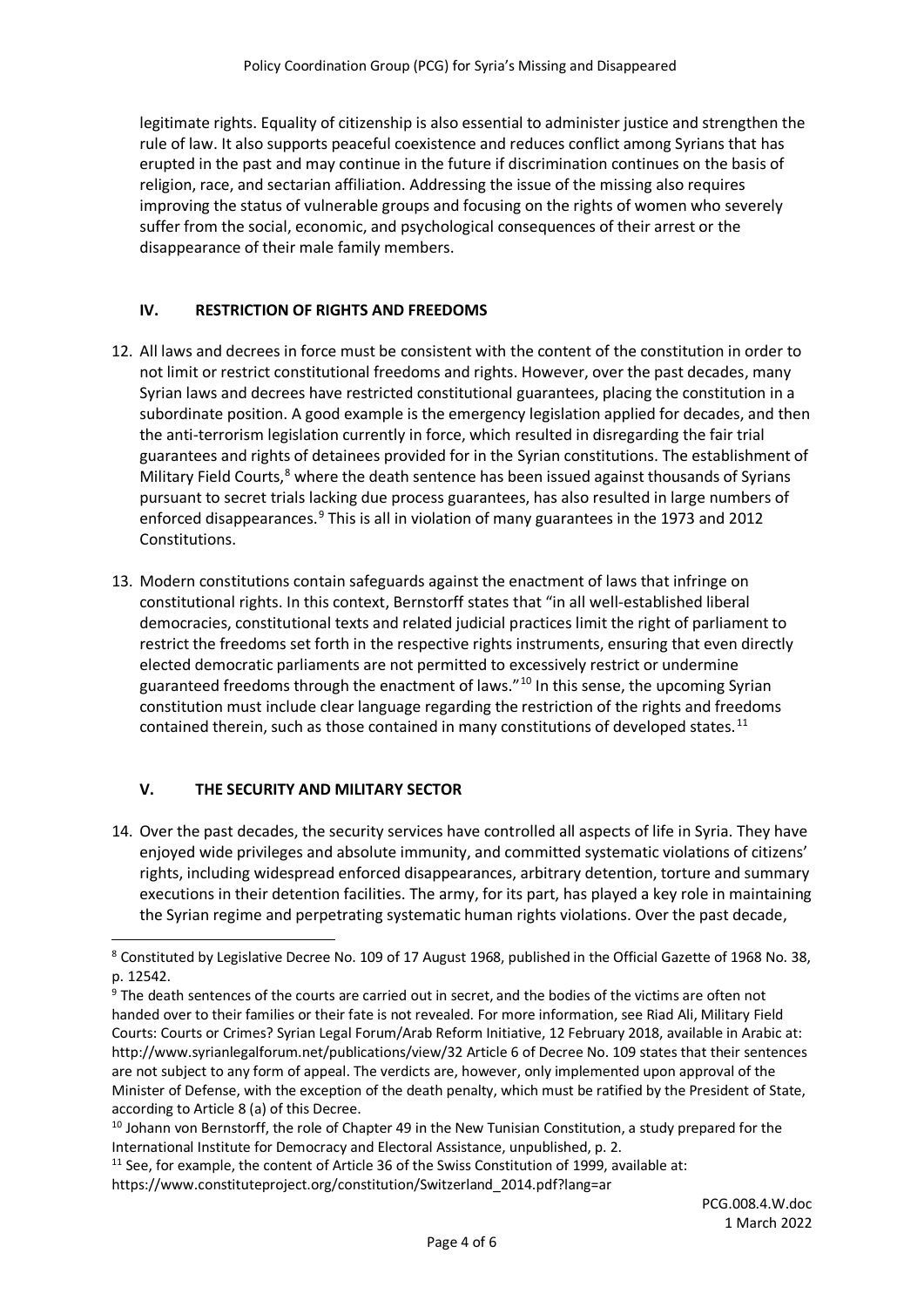army units have engaged in indiscriminate bombings, concealment and arbitrary detention of individuals, as well as the murder of individuals at military checkpoints. The security sector and armed forces also enjoy immunity from prosecution, through the adoption of decrees that reinforce the culture of impunity and, therefore, the continued commission of gross violations.<sup>[12](#page-4-0)</sup>

15. In the context of the foregoing, the future Syrian constitution must include guarantees concerning not only the neutrality of the security services and the army, and the end of their domination over citizens and the violation of rights, but also their obligation of ensuring the security of citizens and instilling a sense of reassurance. This constitution must explicitly provide for a neutral and non-partisan role for the security services and the army, as well as ensure their respect for public and individual rights and freedoms in the performance of their duties. It must also provide for oversight mechanisms to ensure that their behavior is controlled and that they are held accountable for any violations committed.

# **VI. THE ROLE OF INTERNATIONAL HUMAN RIGHTS LAW**

- 16. Many constitutions affirm their commitment to the International Bill of Human Rights<sup>[13](#page-4-1)</sup> and the supremacy of international law over domestic law. This is one of the most important guarantees for ensuring respect for human rights and preventing the adoption of laws that violate them. In addition, some international human rights conventions expressly require state parties to amend their legislation or repeal legislation that is incompatible with these conventions.<sup>[14](#page-4-2)</sup> However, Syrian constitutions do not recognize the supremacy of ratified international instruments over domestic laws. Legislative Decree No. 3, by which Syria acceded to the International Covenant on Civil and Political Rights in 1969, gave the Covenant the status of domestic legislation.<sup>[15](#page-4-3)</sup> Thus, the provisions of the Covenant transcend the laws that preceded its ratification and override provisions of subsequent laws when there is a conflict with them.
- 17. In this context, and in order to avoid any abuse by the future Syrian authority, including bypassing the implementation of ratified international human rights instruments, it is necessary to include a constitutional article guaranteeing the supremacy of international law over domestic law, as well as other articles reinforcing the role of the International Bill of Human Rights in Syria's future.

### **VII. CONSTITUTIONAL BODIES**

18. The importance of constitutional bodies has become evident in light of the lack of respect for constitutional guarantees over the past decades in Syria. The rights and freedoms stipulated in the constitution remain worthless if their implementation is not guaranteed. Such bodies or mechanisms will contribute to the implementation of the provisions of the constitution and the

<span id="page-4-0"></span> $12$  For example, Legislative Decree No. 14 of 1969 on the creation of the State Security Administration guarantees immunity to its staff for crimes committed on duty.

<span id="page-4-1"></span><sup>&</sup>lt;sup>13</sup> The preamble of the Lebanese Constitution states that the country is "a founding and active member of the United Nations Organization, committed to its Charter and the Universal Declaration of Human Rights. The State embodies these principles in all sectors and scopes without exception."

<span id="page-4-2"></span><sup>&</sup>lt;sup>14</sup> See for example Article 2 of the International Convention on the Elimination of All Forms of Racial Discrimination. The text of the Convention is available at:

<https://www.ohchr.org/ar/ProfessionalInterest/Pages/CERD.aspx>

<span id="page-4-3"></span><sup>&</sup>lt;sup>15</sup> This was also confirmed by one of the decisions of the Civil Chamber of the Syrian Court of Cassation, decision No. 366/1905, dated 21 December 1980, published in the magazine "The Lawyers", p. 305 of 1981.